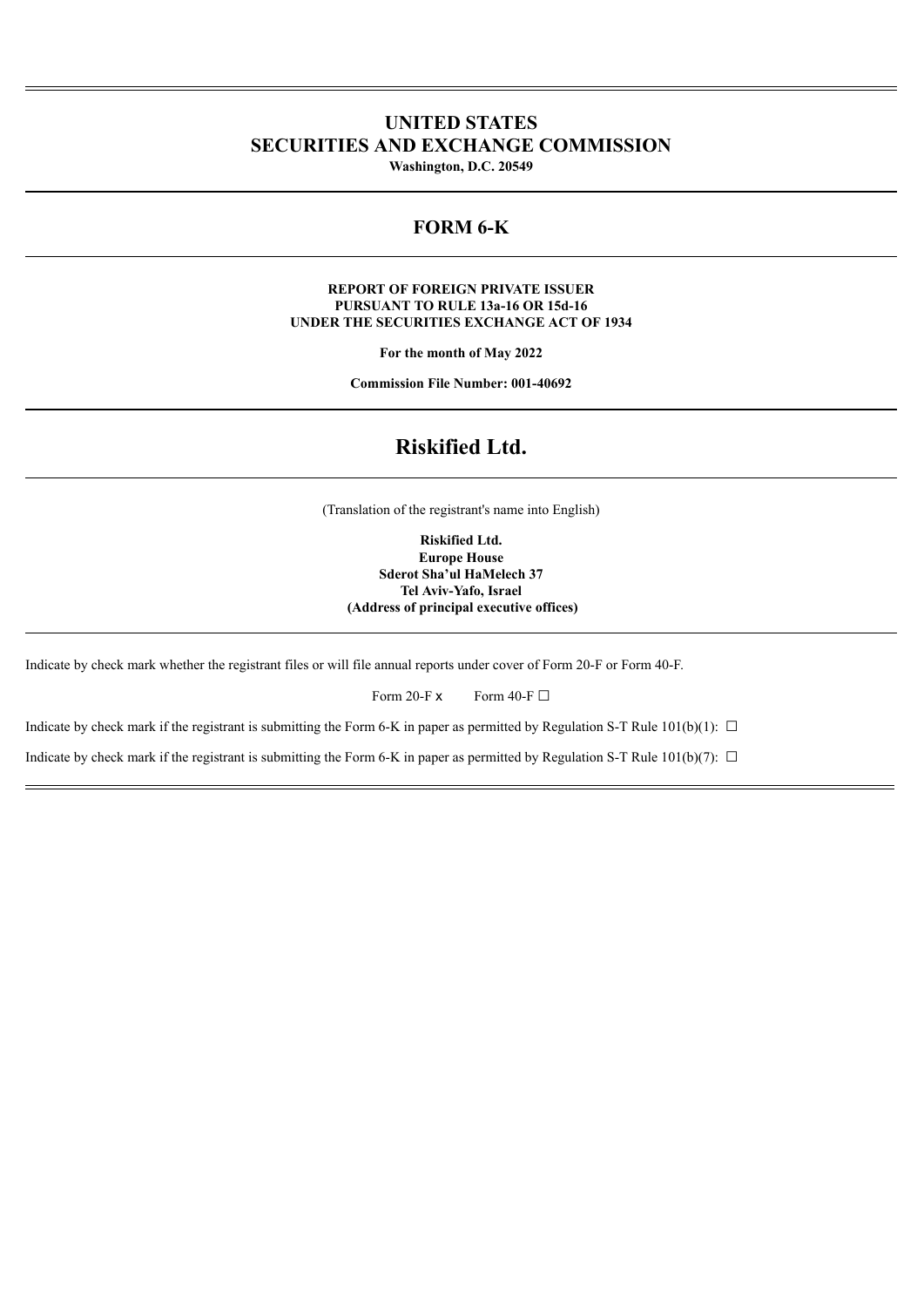#### **EXPLANATORY NOTE**

On May 17, 2022, Riskified Ltd. issued a press release titled "Riskified's Diversified Base of Merchants Powers 20% Growth in GMV and 15% Growth in Revenue for First Quarter 2022." The Company will hold a conference call regarding such results. A copy of the press release is furnished as Exhibit 99.1 hereto.

Other than as indicated below, the information in this Form 6-K (including in Exhibit 99.1) shall not be deemed "filed" for purposes of Section 18 of the Securities Exchange Act of 1934, as amended (the "Exchange Act") or otherwise subject to the liabilities of that section, nor shall it be deemed incorporated by reference in any filing under the Securities Act of 1933, as amended, or the Exchange Act.

The U.S. GAAP financial information contained in the (i) consolidated balance sheets, (ii) consolidated statements of operations and (iii) consolidated statements of cash flows included in the press release attached as Exhibit 99.1 to this Report on Form 6-K are hereby incorporated by reference into the Company's Registration Statement on Form S-8 (File No. 333-258461).

#### **EXHIBIT INDEX**

The following exhibit is furnished as part of this Form 6-K:

Exhibit No. Description

99.1 Press Release of [Riskified](#page-3-0) Ltd., dated May 17, 2022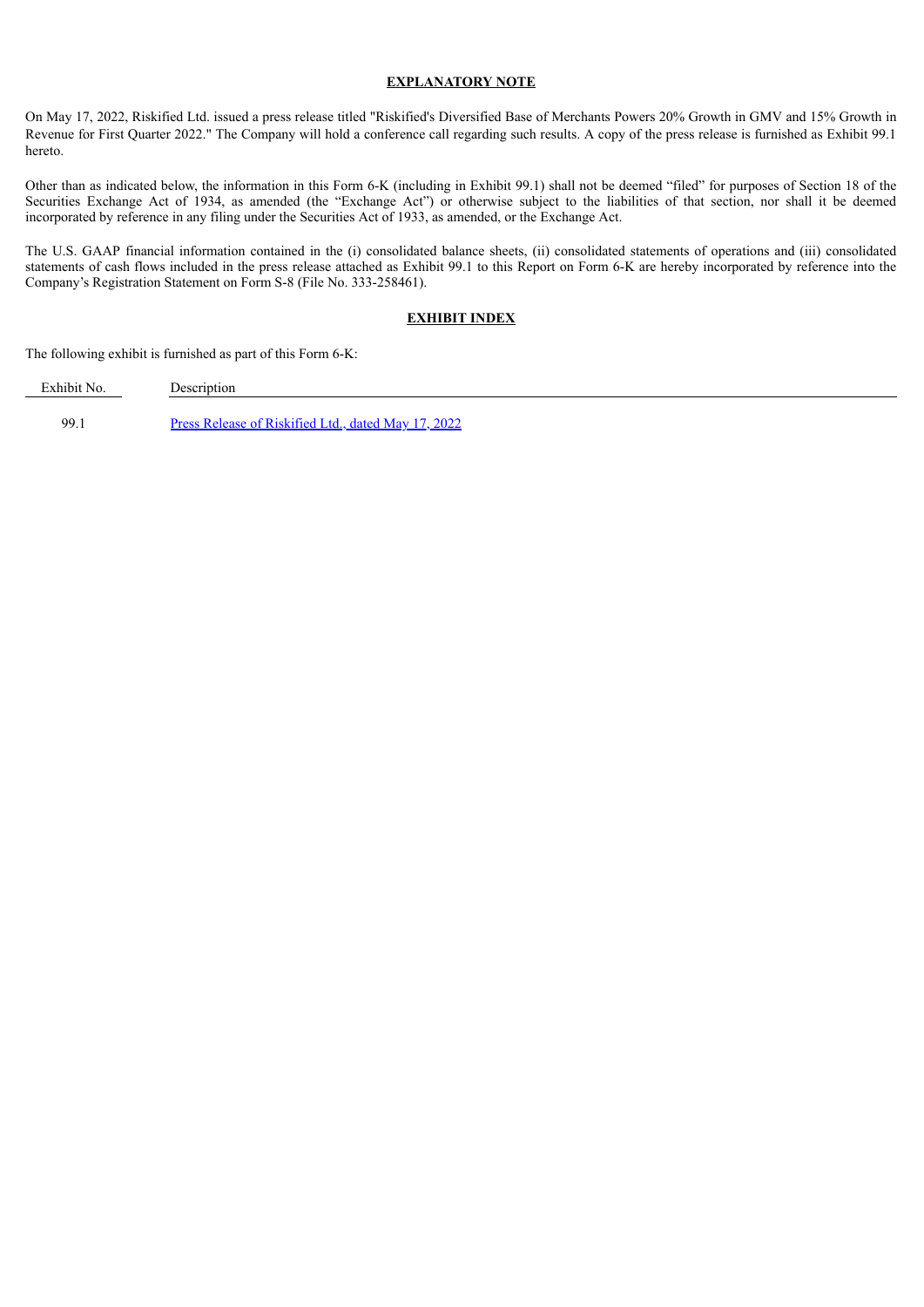## **SIGNATURES**

Pursuant to the requirements of the Securities Exchange Act of 1934, the registrant has duly caused this report to be signed on its behalf by the undersigned thereunto duly authorized.

# **Riskified Ltd.**

(Registrant)

Date: May 17, 2022 Name: Eido Gal

By: /s/ Eido Gal Title: Chief Executive Officer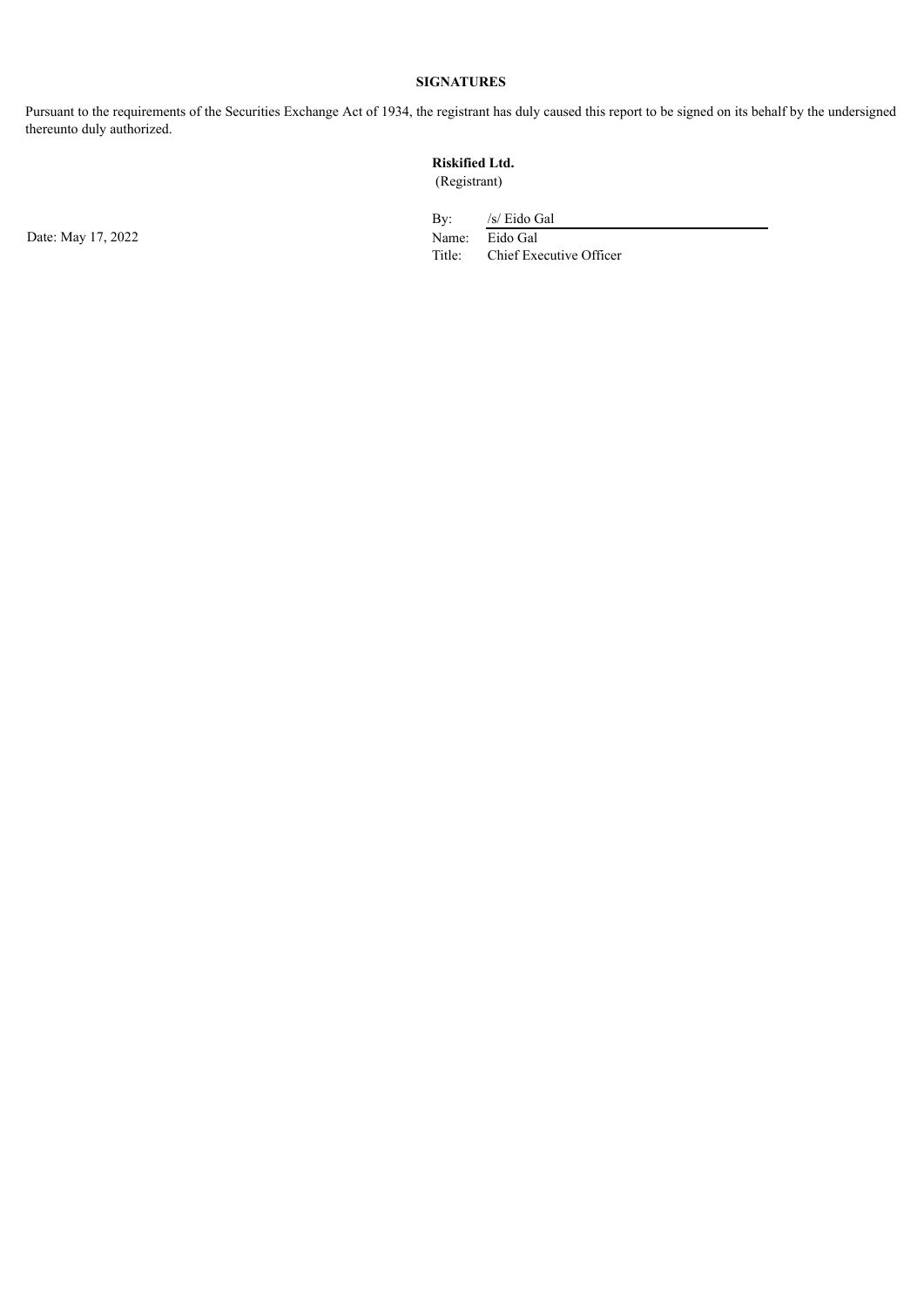## <span id="page-3-0"></span>**Riskified's Diversified Base of Merchants Powers 20% Growth in GMV and 15% Growth in Revenue for First Quarter 2022**

*Reaf irms Financial Outlook for FY 2022 Management to host a conference call today, May 17, at 8:30 a.m. Eastern Time*

**NEW YORK, May 17, 2022** - Riskified Ltd. (NYSE: RSKD) (the "Company"), a risk management platform enabling frictionless eCommerce, today announced financial results for the three months ended March 31, 2022. The Company will host an investor call to discuss these results today at 8:30 a.m. Eastern Time.

"We are pleased with our first quarter results, which reflect the impact of continued growth within our existing customer base, combined with the addition of new customers, as well as improving volume growth both in GMV and Billings from our ticketing and travel merchants," said Eido Gal, Co-Founder and Chief Executive Officer of Riskified. "With the vast majority of merchants globally still relying on in-house solutions that we consider to be slow, inaccurate, expensive, and inflexible, we believe the market remains ripe for disruption. We are already seeing positive returns and momentum from our previous investments, and we remain focused on opportunities that we expect to deliver high ROI for Riskified. These focused efforts include pursuing market share gains in new industries and new geographies, and continuing to expand our product suite to help merchants navigate adjacent eCommerce friction points.'

#### **Q1 2022 Business Highlights**

- **Leveraging diversified base of industries to benefit from reopening trends:** Existing merchants started selling significant volumes of airline travel, event tickets and similar products within our ticketing & travel category. As a result, Riskified's total GMV from ticketing and travel grew 291% year-over-year.
- **Adding several of the world's pre-eminent online retailers to the platform:** Several new merchants in established verticals joined the Riskified ecosystem, including luxury fashion, fast fashion, and diversified omnichannel retailing. Of particular significance, Riskified signed one of the world's largest online fashion retailers that is revolutionizing the fashion industry with a presence in over 150 countries globally, which we believe expands the already large upsell opportunity within our existing customer base.
- **Strong Execution of Land and Expand Strategy:** Riskified continued to successfully execute our "land-and-expand" strategy that we believe drives GMV gains and long term gross margin expansion as customer engagements grow and mature. Several large existing customers expanded their contractual relationships by submitting additional order populations through our platform.

#### **Q1 2022 Financial Performance Highlights**

The following table summarizes our consolidated financial results for the three months ended March 31, 2022 and 2021, in thousands except where indicated:

|                                                    | Three Months Ended March 31, |               |           |  |  |
|----------------------------------------------------|------------------------------|---------------|-----------|--|--|
|                                                    | 2022                         |               | 2021      |  |  |
|                                                    | (unaudited)                  |               |           |  |  |
| Gross merchandise volume ("GMV") in millions $(1)$ | \$<br>22,678                 | <sup>S</sup>  | 18,928    |  |  |
| Increase in GMV year over year                     | $20\%$                       |               | $77\%$    |  |  |
| Revenue                                            | \$<br>58,845                 | - \$          | 51,083    |  |  |
| Increase in revenues year over year                | $15\%$                       |               | 54 %      |  |  |
|                                                    |                              |               |           |  |  |
| Gross profit                                       | \$<br>30,368                 | $\mathbf{s}$  | 28,628    |  |  |
| Gross profit margin                                | $52\%$                       |               | 56 %      |  |  |
|                                                    |                              |               |           |  |  |
| Operating profit (loss)                            | \$<br>(32, 826)              | $\mathbb{S}$  | (3,349)   |  |  |
| Net profit (loss)                                  | \$<br>(33,264)               | \$            | (43, 652) |  |  |
|                                                    |                              |               |           |  |  |
| Adjusted EBITDA <sup>(1)</sup>                     | \$<br>(13, 447)              | <sup>\$</sup> | (296)     |  |  |

"Our year is off to a good start, with first quarter GMV and revenue growth driven primarily by the continued expansion of our platform across new and existing merchants, and penetration across broadly diversified industries and geographies," said Aglika Dotcheva, Chief Financial Officer of Riskified. "We are pleased with our momentum, encouraged by recent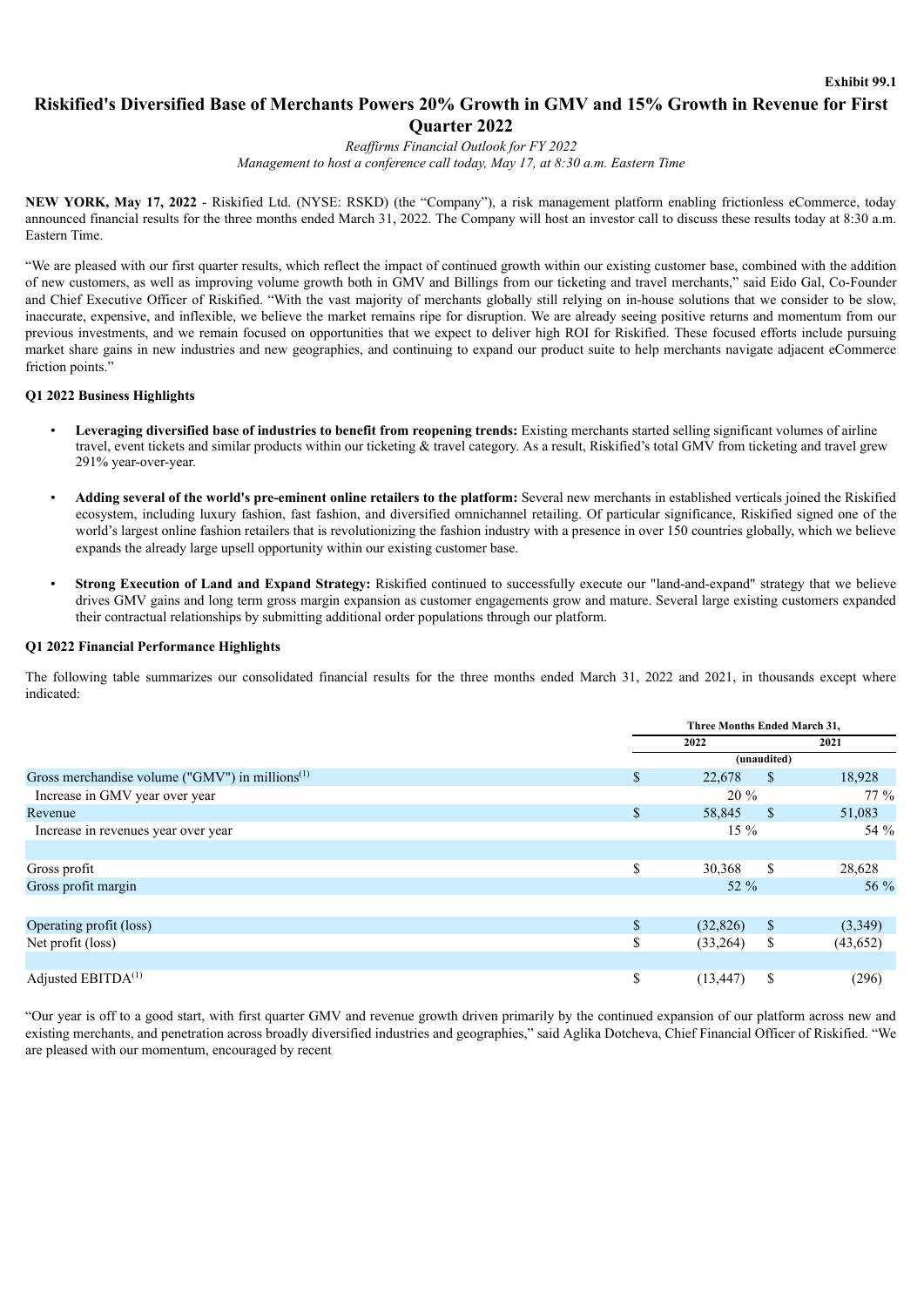growth in the tickets and travel industry, our geographic expansion and the long-term growth opportunities in front of us. We're keeping intact the full year financial outlook that we communicated in late February. We believe this approach balances our enthusiasm about the continued growth of our business against global economic volatility and a return of broader eCommerce volumes to normalized pre-pandemic levels."

#### **Financial Outlook**

For the year ending December 31, 2022, Riskified continues to expect:

- Revenue between \$254 million and \$257 million
- Adjusted EBITDA<sup>(2)</sup> between negative \$69 million and \$66 million

GMV is a key performance indicator and Adjusted EBITDA is a non-GAAP metric. See "Key Performance Indicators and Non-GAAP Metrics" for (1) additional information regarding this non-GAAP metric and "Reconciliation of GAAP to Non-GAAP Metrics" for a reconciliation of this non-GAAP metric to the most directly comparable GAAP metric.

(2) We are not able to provide a reconciliation of Adjusted EBITDA guidance for the fiscal year ending December 31, 2022 to net profit (loss) because certain items that are excluded from Adjusted EBITDA but included in net profit (loss), its most directly comparable GAAP financial measure, cannot be predicted on a forward-looking basis without unreasonable effort or are not in our control. In particular, we are unable to forecast the timing or magnitude of share- based compensation expense and foreign currency transaction gains or losses as applicable without unreasonable efforts, and these items could significantly impact, either individually or in the aggregate, GAAP metrics in the future.

#### **Conference Call and Webcast Details**

The Company will host a conference call to discuss its financial results today, May 17, 2022 at 8:30 a.m. Eastern Time. A live webcast of the call can be accessed from Riskified's Investor Relations website at ir.riskified.com. The conference call can be accessed telephonically by dialing 1-877-311-0521 (for callers in the United States) or 1-470-495-9499 (for callers outside of the United States) and entering conference ID 8772848. The press release with the financial results as well as the investor presentation materials will be accessible from the Company's website prior to the conference call at ir.riskified.com.

Approximately one hour after completion of the live call and webcast, an archived version of the webcast will be available on Riskified's Investor Relations website at ir.riskified.com for a period of at least 30 days. A telephonic replay of the conference call will be available until May 24, 2022, beginning two hours after the end of the conference call. To access the replay, callers in the United States may dial 1-855-859-2056 or 1-404-537-3406 and enter the same conference ID listed above for the live call.

#### **Key Performance Indicators and Non-GAAP Metrics**

This press release and the accompanying tables and related presentation materials contain certain key performance indicators and non-GAAP metrics: GMV, Adjusted EBITDA, non-GAAP cost of revenue, non-GAAP operating expenses by line item, Free Cash Flow, non-GAAP net profit (loss) and non-GAAP net profit (loss) per share. These non-GAAP metrics should not be construed as an inference that our future results will be unaffected by unusual or other items. Adjusted EBITDA, non-GAAP cost of revenue, non-GAAP operating expenses by line item, non-GAAP net profit (loss) and non-GAAP net profit (loss) per share have limitations as analytical tools in that they do not reflect certain cash costs that may recur in the future, including, among other things, cash requirements for costs to replace assets being depreciated and amortized or cash payments for taxes. Management compensates for these limitations by relying on our GAAP results in addition to using these non-GAAP metrics as supplemental measures of our performance. The non-GAAP metrics used herein are not necessarily comparable to similarly titled captions of other companies due to different methods of calculation. Non-GAAP financial metrics should not be considered in isolation, as an alternative to, or superior to information prepared and presented in accordance with GAAP. These metrics are frequently used by analysts, investors and other interested parties to evaluate companies in our industry. By providing these non-GAAP metrics together with a reconciliation to the most comparable U.S. GAAP measure, we believe we are enhancing investors' understanding of our business and our results of operations, as well as assisting investors in evaluating how well we are executing our strategic initiatives.

We define Gross Merchandise Volume ("GMV") as the gross total dollar value of orders received by our merchants and reviewed through our eCommerce risk management platform during the period indicated, including orders that we did not approve.

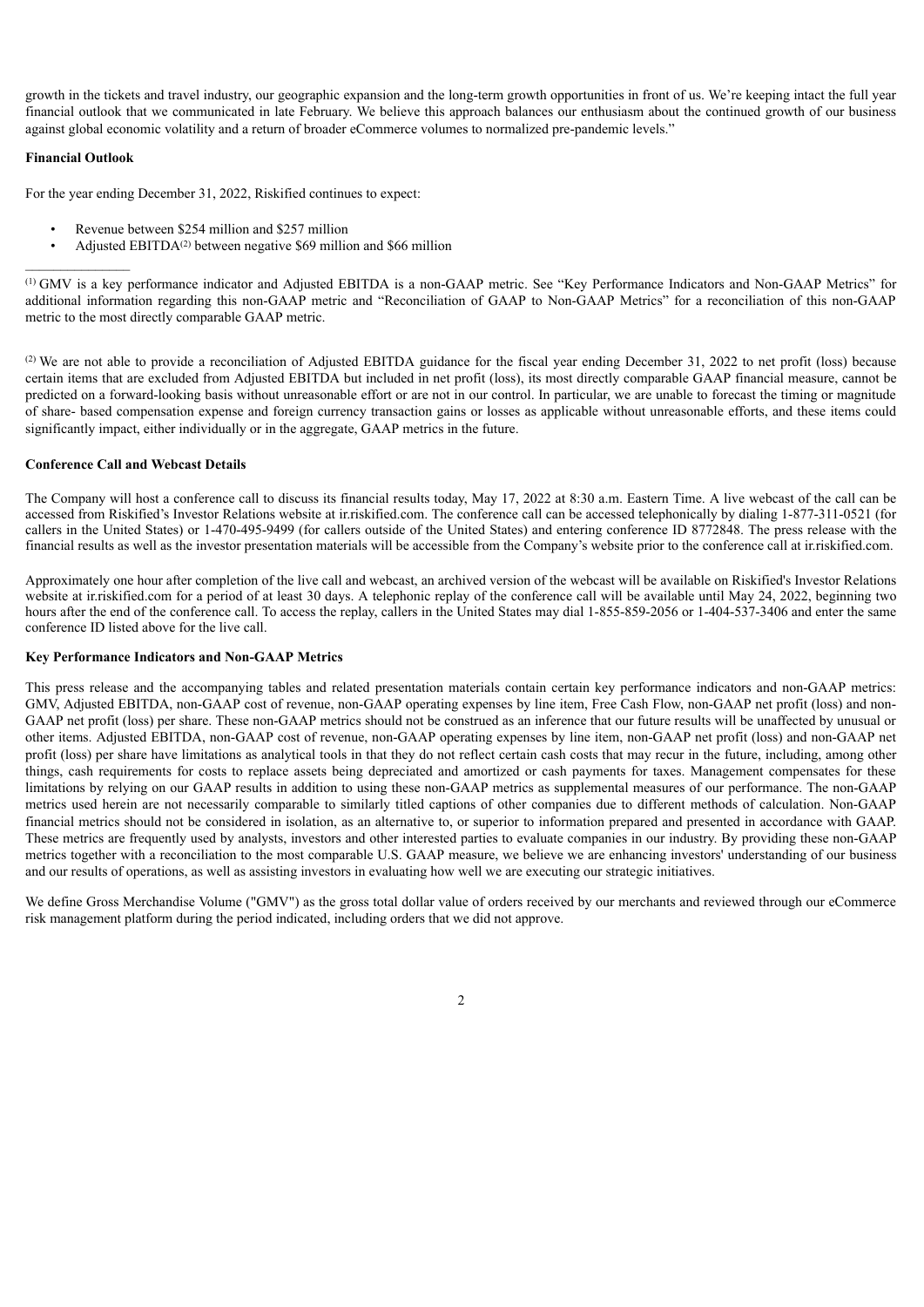We define Adjusted EBITDA as net profit (loss) adjusted to remove the effects of the provision for income taxes, interest income, net, other income (expense), net, depreciation and amortization, share-based compensation expense, and payroll taxes related to share-based compensation.

We define non-GAAP cost of revenue as GAAP cost of revenue adjusted to remove the effects of depreciation and amortization, share-based compensation expense, and payroll taxes related to share-based compensation, if applicable.

We define non-GAAP operating expenses by line item as GAAP operating expenses adjusted to remove the effects of depreciation and amortization, sharebased compensation expense, and payroll taxes related to share-based compensation, where applicable.

We define Free Cash Flow as net cash provided by (used in) operating activities, less cash payments for property and equipment and capitalized software development costs.

We define non-GAAP net profit (loss) per share as non-GAAP net profit (loss) divided by non-GAAP weighted-average shares, which are defined below.

We define non-GAAP net profit (loss), which is used to compute non-GAAP net profit (loss) per share, as GAAP net profit (loss) adjusted to remove the effects of unique or non-recurring items such as remeasurement losses on our convertible preferred share warrant liabilities and convertible preferred share tranche rights, as well as non-cash expenses such as depreciation and amortization, share-based compensation expense, and payroll taxes related to sharebased compensation.

We define non-GAAP weighted-average shares, which is used to compute non-GAAP net profit (loss) per share, as GAAP weighted average shares used to compute net profit (loss) per share, adjusted to reflect the ordinary shares issued in connection with the IPO that are outstanding as of the end of the period as if they were outstanding as of the beginning of the earliest period presented for comparability.

Adjusted EBITDA, non-GAAP cost of revenue, non-GAAP operating expenses by line item, Free Cash Flow, non-GAAP net profit (loss) and non-GAAP net profit (loss) per share are non-GAAP metrics that management and our board of directors use as a supplemental measure of our performance because they assist us in comparing our operating performance on a consistent basis, as they remove the impact of items that we believe do not directly reflect our core operations. We also use Adjusted EBITDA for planning purposes, including the preparation of our internal annual operating budget and financial projections, to evaluate the performance and effectiveness of our strategic initiatives and to evaluate our capacity to expand our business. Additionally, we provide Free Cash Flow because it is a non-GAAP liquidity measure that we believe provides useful information to management and investors about the amount of cash generated by the business that can be used for strategic opportunities, including investing in our business and strengthening our balance sheet.

See the tables below for reconciliations of these non-GAAP financial metrics to the most directly comparable GAAP metrics.

#### **Forward Looking Statements**

Certain statements in this press release may constitute "forward-looking" statements and information, within the meaning of Section 27A of the Securities Act of 1933, Section 21E of the Securities Exchange Act of 1934, and the safe harbor provisions of the U.S. Private Securities Litigation Reform Act of 1995 that relate to our current expectations and views of future events. In some cases, these forward-looking statements can be identified by words or phrases such as "may," "might," "will," "could," "would," "should," "expect," "plan," "anticipate," "intend," "seek," "believe," "estimate," "predict," "potential," "continue," "contemplate," "possible" or similar words. These forward-looking statements are subject to risks, uncertainties and assumptions, some of which are beyond our control. In addition, these forward-looking statements, including statements regarding our revenue and adjusted EBITDA guidance for fiscal year 2022, future growth potential in new industries and new geographies, internal modeling assumptions, and business plans and strategy, reflect our current views with respect to future events and are not a guarantee of future performance. Actual outcomes may differ materially from the information contained in the forward-looking statements as a result of a number of factors, including, without limitation, the following: our limited operating history and ability to manage our growth; our history of net losses and anticipated increasing operating expenses; our ability to achieve profitability; our ability to maintain and enhance our brand; our ability to attract new merchants, retain existing merchants and increase the sales of our products to existing enterprises; our dependence on the continued use of credit cards and other payment methods that expose our merchant to the risk of payment fraud; changes in laws and regulations related to the use of credit cards, such as PSD2, which have and may continue to impact our GMV and to change or reduce the use cases for our products; our ability to successfully implement our business plan in light of macroeconomic conditions, such as economic downturn, changes in consumer behavior (including as a result of COVID-19 related restrictions), global supply chain issues and other factors that may impact eCommerce volumes and that may impact the demand for our services or have a material adverse impact on our and our business partners' financial condition and results of operations; our ability to continue to improve our machine learning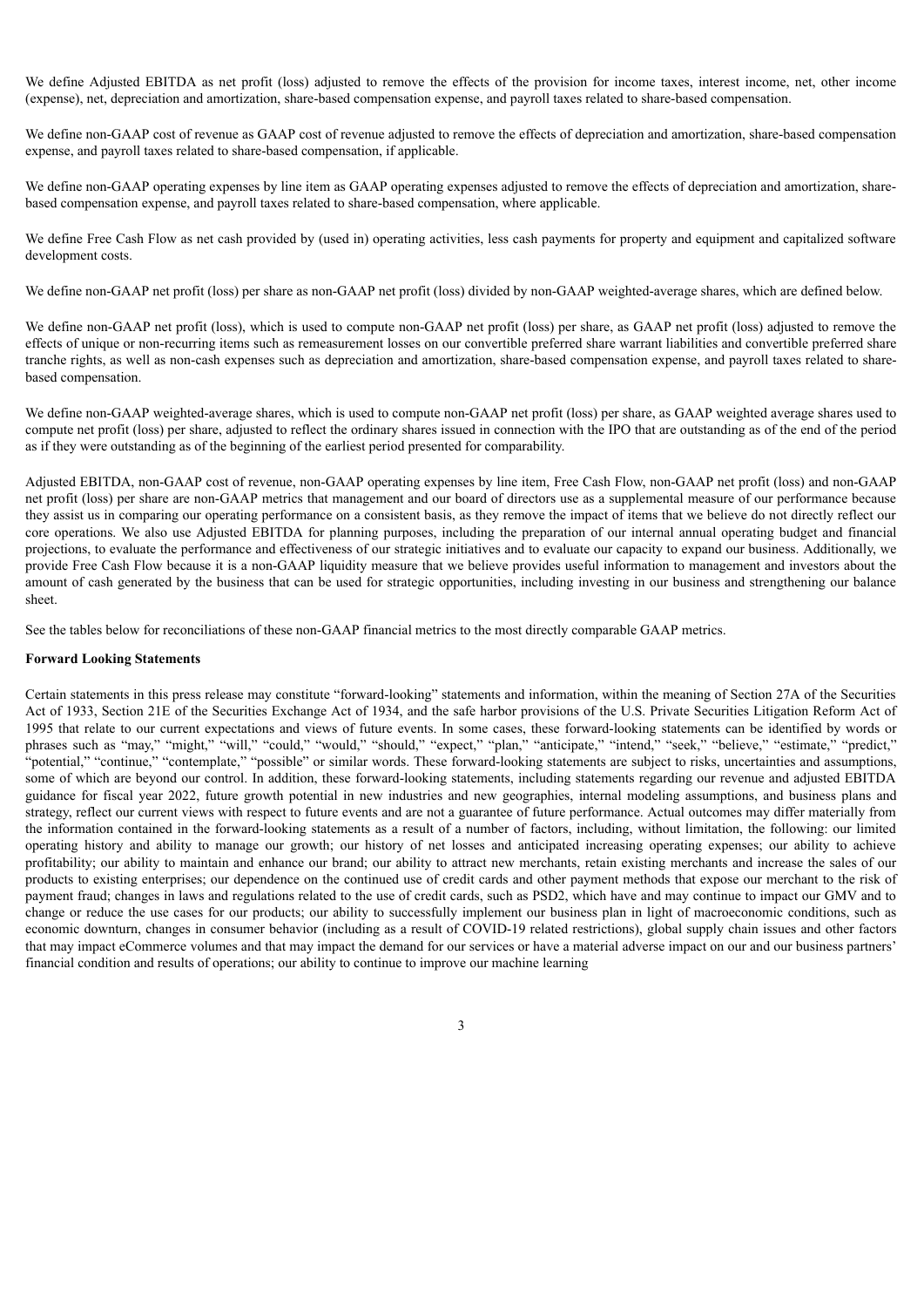models or if our machine learning models contain errors or are otherwise ineffective or do not operate properly; our ability to predict our future revenue given our lengthy sales cycles; seasonality; our ability to operate in a highly competitive industry; merchant concentration; our ability to achieve desired operating margins; our compliance with a wide variety of U.S. and international laws and regulations; our ability to develop enhancements to our products; our dependence on our executive officers and senior management, and our ability to attract new talent, particularly in Israel; our limited experience in determining the optimal pricing for our products; our ability to obtain additional financing on favorable terms or at all; our reliance on Amazon Web Services; our ability to detect errors, defects or disruptions in our platform; our ability to protect our merchants' and their consumers' personal or other data from a security breach and to comply with laws and regulations relating to consumer data privacy and data protection; our ability to expand into markets outside the United States; our ability to effectively expand our sales force to facilitate revenue growth; the concentration of our voting power as a result of our dual class structure; and other risk factors set forth in Section 3.D - "Risk Factors" in our Annual Report on Form 20-F, filed with the Securities and Exchange Commission ("SEC") on February 25, 2022, and other documents filed with or furnished to the SEC. These statements reflect management's current expectations regarding future events and operating performance and speak only as of the date of this press release. You should not put undue reliance on any forward-looking statements. Although we believe that the expectations reflected in the forward-looking statements are reasonable, we cannot guarantee that future results, levels of activity, performance and events and circumstances reflected in the forward-looking statements will be achieved or will occur. Except as required by applicable law, we undertake no obligation to update or revise publicly any forward-looking statements, whether as a result of new information, future events or otherwise, after the date on which the statements are made or to reflect the occurrence of unanticipated events.

#### **About Riskified**

Riskified empowers businesses to realize the full potential of eCommerce by making it safe, accessible, and frictionless. We have built a next-generation eCommerce risk management platform that allows online merchants to create trusted relationships with their consumers. Leveraging machine learning that benefits from a global merchant network, our platform identifies the individual behind each online interaction, helping merchants—our customers eliminate risk and uncertainty from their business. We drive higher sales and reduce fraud and other operating costs for our merchants and strive to provide superior consumer experiences, as compared to our merchants' performance prior to onboarding us. Learn more at riskified.com.

**Investor Relations:** Chris Mammone | The Blueshirt Group for Riskified | ir@riskified.com

**Corporate Communications:** Rowena Kelley | press@riskified.com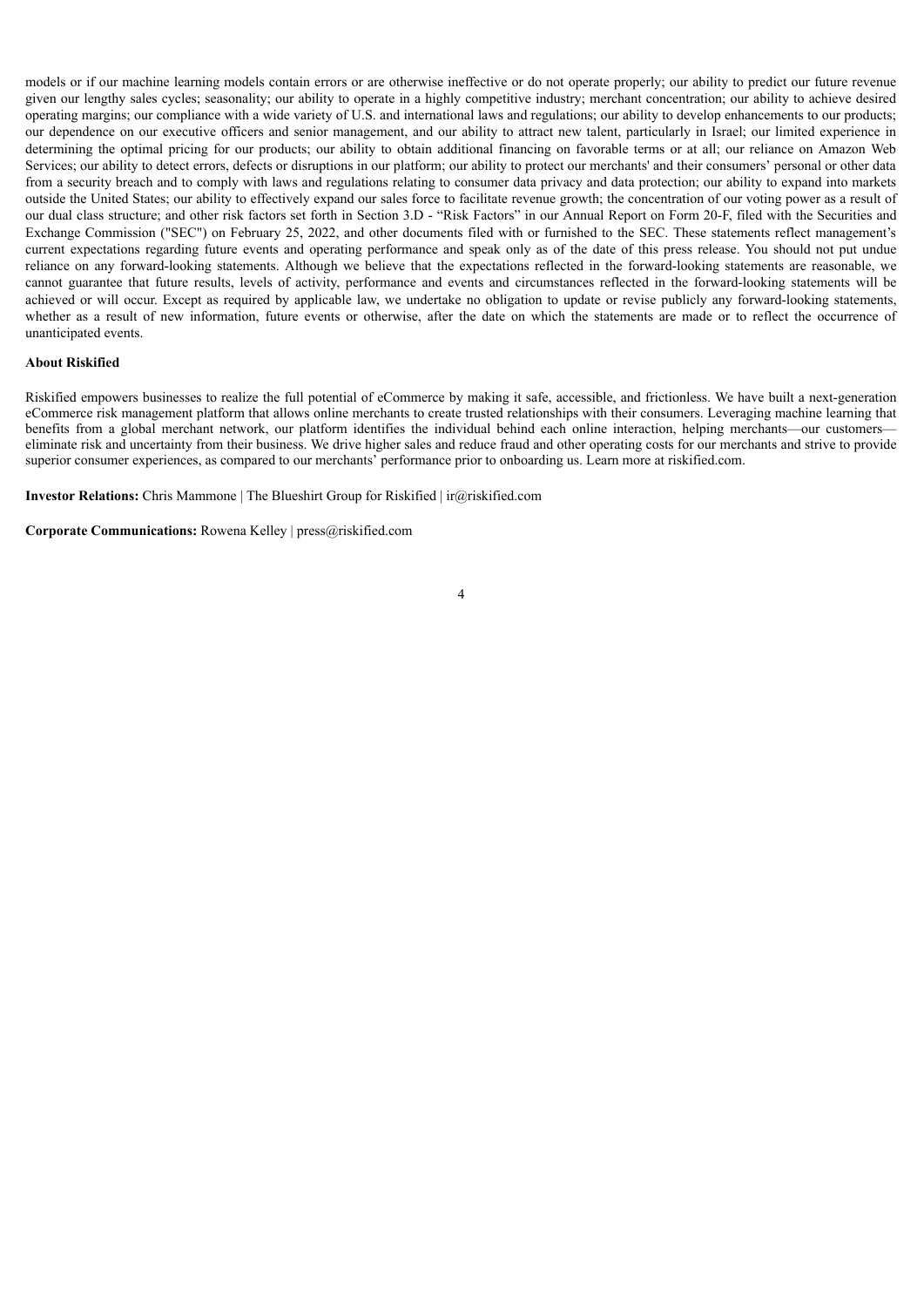## **RISKIFIED LTD. CONSOLIDATED BALANCE SHEETS (in thousands, except share and per share data)**

|                                                                                                                                                                                                                                             | As of<br>March 31, 2022 |                    | As of<br>December 31, 2021 |  |
|---------------------------------------------------------------------------------------------------------------------------------------------------------------------------------------------------------------------------------------------|-------------------------|--------------------|----------------------------|--|
|                                                                                                                                                                                                                                             | (unaudited)             |                    |                            |  |
| <b>Assets</b>                                                                                                                                                                                                                               |                         |                    |                            |  |
| Current assets:                                                                                                                                                                                                                             |                         |                    |                            |  |
| Cash and cash equivalents                                                                                                                                                                                                                   | \$<br>341,421 \$        |                    | 418,143                    |  |
| Restricted cash                                                                                                                                                                                                                             | 7,155                   |                    | 6,984                      |  |
| Short-term deposits                                                                                                                                                                                                                         | 151,945                 |                    | 85,132                     |  |
| Accounts receivable, net                                                                                                                                                                                                                    | 23,644                  |                    | 35,477                     |  |
| Prepaid expenses and other current assets                                                                                                                                                                                                   | 10,816                  |                    | 19,338                     |  |
| Total current assets                                                                                                                                                                                                                        | 534,981                 |                    | 565,074                    |  |
| Property and equipment, net                                                                                                                                                                                                                 | 18,266                  |                    | 16,968                     |  |
| Operating lease right-of-use assets                                                                                                                                                                                                         | 38,404                  |                    |                            |  |
| Deferred contract acquisition costs                                                                                                                                                                                                         | 11,375                  |                    | 11,630                     |  |
| Other assets, noncurrent                                                                                                                                                                                                                    | 7,676                   |                    | 6,962                      |  |
| Total assets                                                                                                                                                                                                                                | \$<br>610,702 \$        |                    | 600,634                    |  |
| Liabilities, Convertible Preferred Shares, and Shareholders' Equity                                                                                                                                                                         |                         |                    |                            |  |
| Current liabilities:                                                                                                                                                                                                                        |                         |                    |                            |  |
| Accounts payable                                                                                                                                                                                                                            | \$<br>1,184             | $\mathbf{\hat{s}}$ | 228                        |  |
| Accrued compensation and benefits                                                                                                                                                                                                           | 17,425                  |                    | 24,748                     |  |
| Guarantee obligations                                                                                                                                                                                                                       | 9,134                   |                    | 12,112                     |  |
| Provision for chargebacks, net                                                                                                                                                                                                              | 9,306                   |                    | 12,020                     |  |
| Operating lease liabilities, current                                                                                                                                                                                                        | 4,372                   |                    |                            |  |
| Accrued expenses and other current liabilities                                                                                                                                                                                              | 12,803                  |                    | 13,306                     |  |
| Total current liabilities                                                                                                                                                                                                                   | 54,224                  |                    | 62,414                     |  |
| Operating lease liabilities, noncurrent                                                                                                                                                                                                     | 36,813                  |                    |                            |  |
| Other liabilities, noncurrent                                                                                                                                                                                                               | 3,880                   |                    | 9,359                      |  |
| <b>Total liabilities</b>                                                                                                                                                                                                                    | 94,917                  |                    | 71,773                     |  |
| Shareholders' equity:                                                                                                                                                                                                                       |                         |                    |                            |  |
| Class A ordinary shares, no par value; 900,000,000 shares authorized as of March 31, 2022 and<br>December 31, 2021; $90,775,880$ and 75,909,531 shares issued and outstanding as of March 31,                                               |                         |                    |                            |  |
| 2022 and December 31, 2021, respectively                                                                                                                                                                                                    |                         |                    |                            |  |
| Class B ordinary shares, no par value; 232,500,000 shares authorized as of March 31, 2022 and<br>December 31, 2021; 74, 284, 784 and 88, 055, 520 shares issued and outstanding as of March 31,<br>2022 and December 31, 2021, respectively |                         |                    |                            |  |
| Additional paid-in capital                                                                                                                                                                                                                  | 794,862                 |                    | 775,249                    |  |
| Accumulated other comprehensive profit (loss)                                                                                                                                                                                               | 751                     |                    | 176                        |  |
| Accumulated deficit                                                                                                                                                                                                                         | (279, 828)              |                    | (246, 564)                 |  |
| Total shareholders' equity                                                                                                                                                                                                                  | 515,785                 |                    | 528,861                    |  |
| Total liabilities, convertible preferred shares, and shareholders' equity                                                                                                                                                                   | \$<br>610,702 \$        |                    | 600,634                    |  |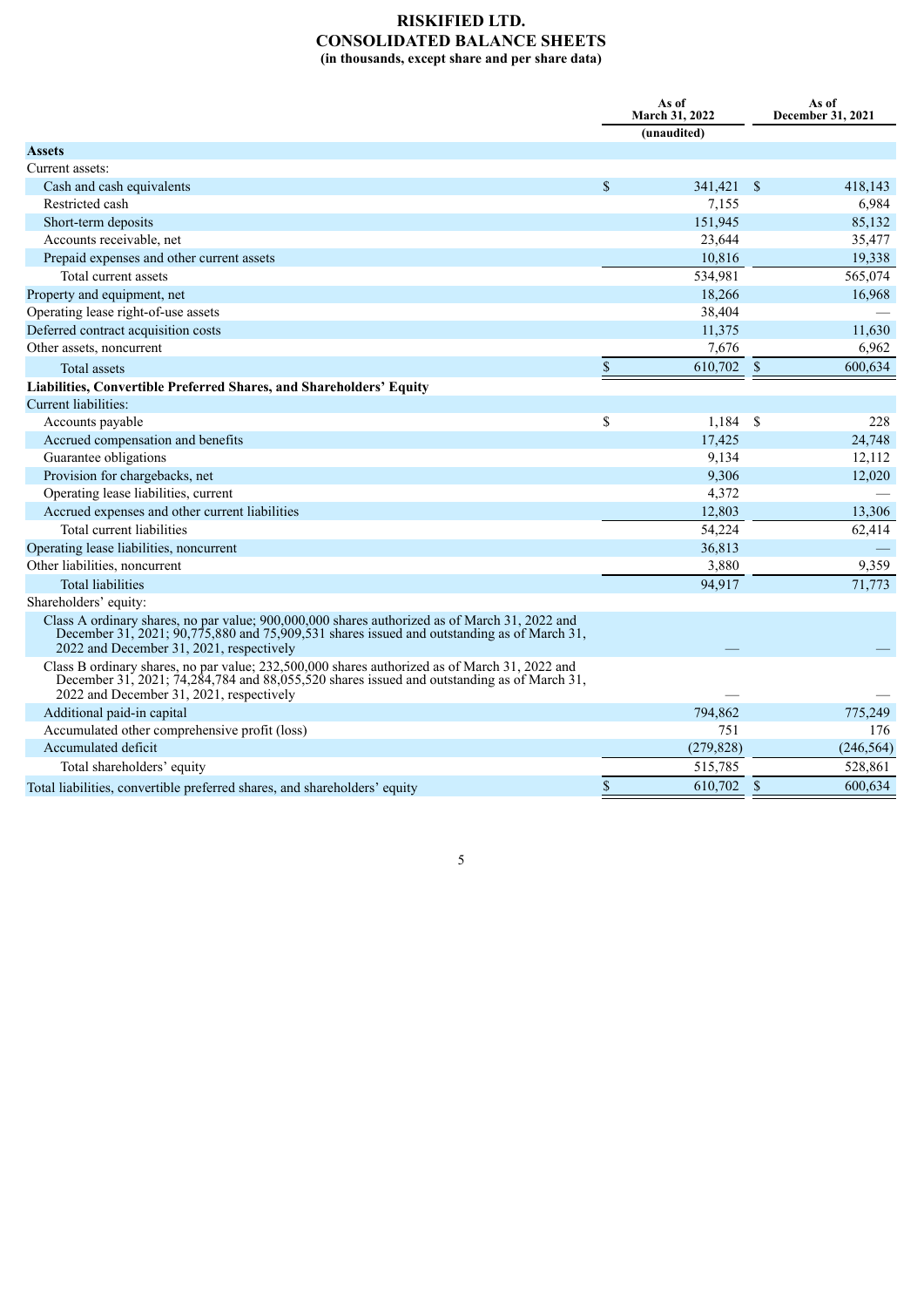### **RISKIFIED LTD. CONSOLIDATED STATEMENTS OF OPERATIONS (in thousands, except share and per share data)**

|                                                                                                                                                 |     | <b>Three Months Ended March 31,</b> |               |            |
|-------------------------------------------------------------------------------------------------------------------------------------------------|-----|-------------------------------------|---------------|------------|
|                                                                                                                                                 |     | 2022                                |               | 2021       |
|                                                                                                                                                 |     | (unaudited)                         |               |            |
| Revenue                                                                                                                                         | \$. | 58,845 \$                           |               | 51,083     |
| Cost of revenue                                                                                                                                 |     | 28,477                              |               | 22,455     |
| Gross profit                                                                                                                                    |     | 30,368                              |               | 28,628     |
| Operating expenses:                                                                                                                             |     |                                     |               |            |
| Research and development                                                                                                                        |     | 18,113                              |               | 11,694     |
| Sales and marketing                                                                                                                             |     | 23,129                              |               | 12,672     |
| General and administrative                                                                                                                      |     | 21,952                              |               | 7,611      |
| Total operating expenses                                                                                                                        |     | 63,194                              |               | 31,977     |
| Operating profit (loss)                                                                                                                         |     | (32, 826)                           |               | (3,349)    |
| Interest income (expense), net                                                                                                                  |     | 674                                 |               | 34         |
| Other income (expense), net                                                                                                                     |     | (32)                                |               | (39, 722)  |
| Profit (loss) before income taxes                                                                                                               |     | (32, 184)                           |               | (43, 037)  |
| Provision for (benefit from) income taxes                                                                                                       |     | 1,080                               |               | 615        |
| Net profit (loss)                                                                                                                               |     | $(33,264)$ \$                       |               | (43, 652)  |
| Other comprehensive profit (loss), net of tax:                                                                                                  |     |                                     |               |            |
| Other comprehensive profit (loss)                                                                                                               |     | 575                                 |               |            |
| Comprehensive profit (loss)                                                                                                                     |     | (32, 689)                           | <sup>\$</sup> | (43, 652)  |
|                                                                                                                                                 |     |                                     |               |            |
| Net profit (loss) per share attributable to Class A and B ordinary shareholders, basic and diluted                                              |     | $(0.20)$ \$                         |               | (3.02)     |
| Weighted-average shares used in computing net profit (loss) per share attributable to Class A and B ordinary<br>shareholders, basic and diluted |     | 164,585,333                         |               | 14,465,175 |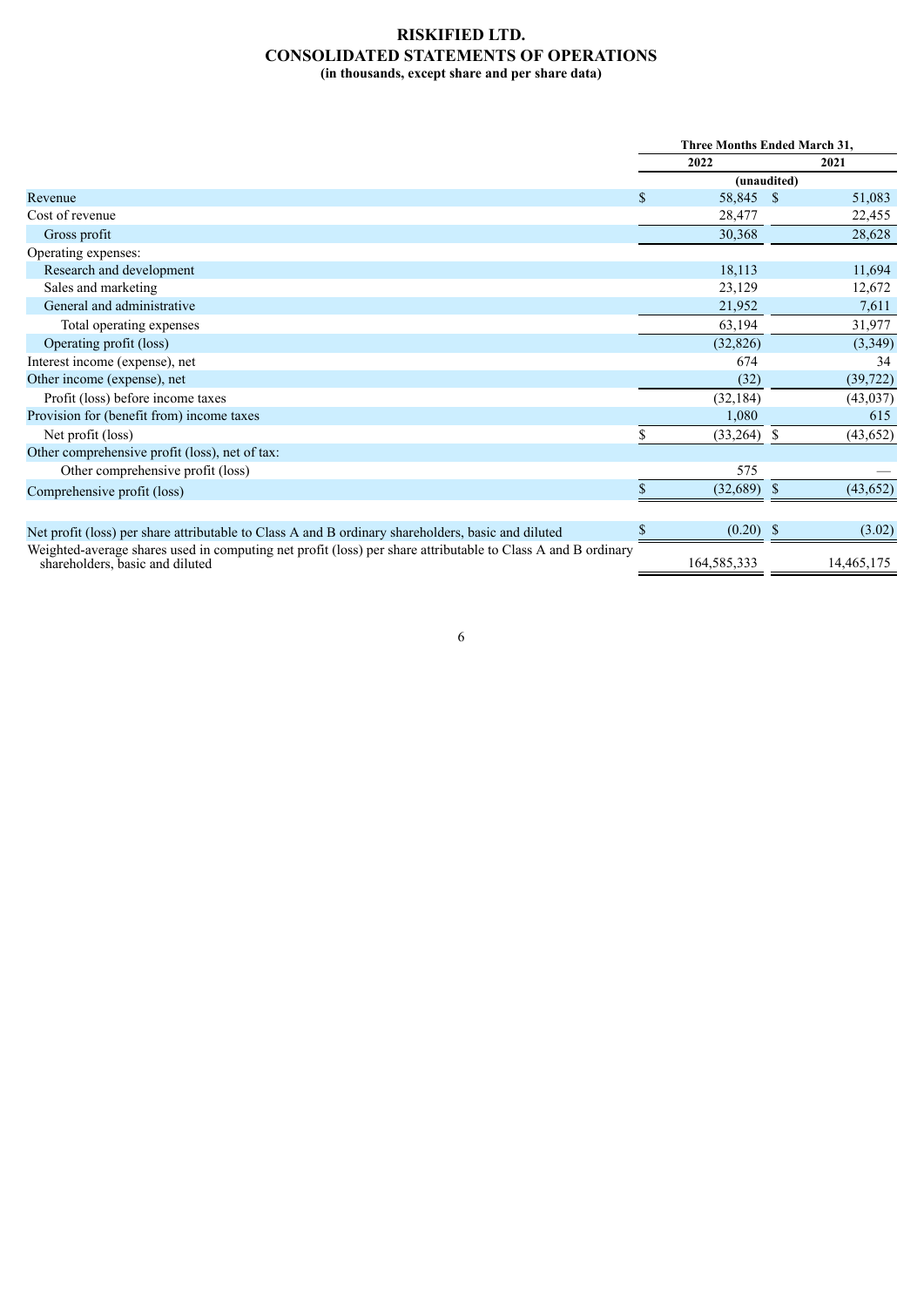## **RISKIFIED LTD. CONSOLIDATED STATEMENTS OF CASH FLOWS (in thousands)**

| 2022<br>2021<br>(unaudited)<br><b>Cash flows from operating activities:</b><br>Net profit (loss)<br>\$<br>$(33,264)$ \$<br>(43, 652)<br>Adjustments to reconcile net profit (loss) to net cash provided by (used in) operating activities:<br>Unrealized loss (gain) on foreign currency<br>(175)<br>(101)<br>Provision for (benefit from) account receivable allowances<br>(102)<br>129<br>Depreciation and amortization<br>979<br>504<br>828<br>Amortization of deferred contract costs<br>1,402<br>Remeasurement of convertible preferred share warrant liabilities<br>23,384<br>Remeasurement of convertible preferred share tranche rights<br>15,861<br>Share-based compensation expense<br>18,387<br>2,549<br>Non-cash operating lease right-of-use asset changes<br>1,087<br>Other<br>118<br>(16)<br>Changes in operating assets and liabilities: |                     | Three Months Ended March 31, |        |
|----------------------------------------------------------------------------------------------------------------------------------------------------------------------------------------------------------------------------------------------------------------------------------------------------------------------------------------------------------------------------------------------------------------------------------------------------------------------------------------------------------------------------------------------------------------------------------------------------------------------------------------------------------------------------------------------------------------------------------------------------------------------------------------------------------------------------------------------------------|---------------------|------------------------------|--------|
|                                                                                                                                                                                                                                                                                                                                                                                                                                                                                                                                                                                                                                                                                                                                                                                                                                                          |                     |                              |        |
|                                                                                                                                                                                                                                                                                                                                                                                                                                                                                                                                                                                                                                                                                                                                                                                                                                                          |                     |                              |        |
|                                                                                                                                                                                                                                                                                                                                                                                                                                                                                                                                                                                                                                                                                                                                                                                                                                                          |                     |                              |        |
|                                                                                                                                                                                                                                                                                                                                                                                                                                                                                                                                                                                                                                                                                                                                                                                                                                                          |                     |                              |        |
|                                                                                                                                                                                                                                                                                                                                                                                                                                                                                                                                                                                                                                                                                                                                                                                                                                                          |                     |                              |        |
|                                                                                                                                                                                                                                                                                                                                                                                                                                                                                                                                                                                                                                                                                                                                                                                                                                                          |                     |                              |        |
|                                                                                                                                                                                                                                                                                                                                                                                                                                                                                                                                                                                                                                                                                                                                                                                                                                                          |                     |                              |        |
|                                                                                                                                                                                                                                                                                                                                                                                                                                                                                                                                                                                                                                                                                                                                                                                                                                                          |                     |                              |        |
|                                                                                                                                                                                                                                                                                                                                                                                                                                                                                                                                                                                                                                                                                                                                                                                                                                                          |                     |                              |        |
|                                                                                                                                                                                                                                                                                                                                                                                                                                                                                                                                                                                                                                                                                                                                                                                                                                                          |                     |                              |        |
|                                                                                                                                                                                                                                                                                                                                                                                                                                                                                                                                                                                                                                                                                                                                                                                                                                                          |                     |                              |        |
|                                                                                                                                                                                                                                                                                                                                                                                                                                                                                                                                                                                                                                                                                                                                                                                                                                                          |                     |                              |        |
|                                                                                                                                                                                                                                                                                                                                                                                                                                                                                                                                                                                                                                                                                                                                                                                                                                                          |                     |                              |        |
|                                                                                                                                                                                                                                                                                                                                                                                                                                                                                                                                                                                                                                                                                                                                                                                                                                                          |                     |                              |        |
|                                                                                                                                                                                                                                                                                                                                                                                                                                                                                                                                                                                                                                                                                                                                                                                                                                                          |                     |                              |        |
|                                                                                                                                                                                                                                                                                                                                                                                                                                                                                                                                                                                                                                                                                                                                                                                                                                                          | Accounts receivable | 12,016                       | 14,561 |
| Deferred contract acquisition costs<br>(823)<br>(1,034)                                                                                                                                                                                                                                                                                                                                                                                                                                                                                                                                                                                                                                                                                                                                                                                                  |                     |                              |        |
| Prepaid expenses and other assets<br>4,969<br>(5,055)                                                                                                                                                                                                                                                                                                                                                                                                                                                                                                                                                                                                                                                                                                                                                                                                    |                     |                              |        |
| Accounts payable<br>1,009<br>49                                                                                                                                                                                                                                                                                                                                                                                                                                                                                                                                                                                                                                                                                                                                                                                                                          |                     |                              |        |
| Accrued compensation and benefits<br>(7, 461)<br>(2,795)                                                                                                                                                                                                                                                                                                                                                                                                                                                                                                                                                                                                                                                                                                                                                                                                 |                     |                              |        |
| Guarantee obligations<br>(2,978)<br>(2, 813)                                                                                                                                                                                                                                                                                                                                                                                                                                                                                                                                                                                                                                                                                                                                                                                                             |                     |                              |        |
| Provision for chargebacks, net<br>(2,714)<br>(2, 456)                                                                                                                                                                                                                                                                                                                                                                                                                                                                                                                                                                                                                                                                                                                                                                                                    |                     |                              |        |
| Operating lease liabilities<br>(1,275)                                                                                                                                                                                                                                                                                                                                                                                                                                                                                                                                                                                                                                                                                                                                                                                                                   |                     |                              |        |
| Accrued expenses and other liabilities<br>1,799<br>3,926                                                                                                                                                                                                                                                                                                                                                                                                                                                                                                                                                                                                                                                                                                                                                                                                 |                     |                              |        |
| Net cash provided by (used in) operating activities<br>(7,026)<br>3,869                                                                                                                                                                                                                                                                                                                                                                                                                                                                                                                                                                                                                                                                                                                                                                                  |                     |                              |        |
| Cash flows from investing activities:                                                                                                                                                                                                                                                                                                                                                                                                                                                                                                                                                                                                                                                                                                                                                                                                                    |                     |                              |        |
| Purchases of short-term deposits<br>(151,753)                                                                                                                                                                                                                                                                                                                                                                                                                                                                                                                                                                                                                                                                                                                                                                                                            |                     |                              |        |
| Maturities of short-term deposits<br>85,211<br>7,016                                                                                                                                                                                                                                                                                                                                                                                                                                                                                                                                                                                                                                                                                                                                                                                                     |                     |                              |        |
| Purchases of property and equipment<br>(2, 545)<br>(388)                                                                                                                                                                                                                                                                                                                                                                                                                                                                                                                                                                                                                                                                                                                                                                                                 |                     |                              |        |
| Capitalized software development costs<br>(427)<br>(292)                                                                                                                                                                                                                                                                                                                                                                                                                                                                                                                                                                                                                                                                                                                                                                                                 |                     |                              |        |
| Net cash provided by (used in) investing activities<br>(69, 514)<br>6,336                                                                                                                                                                                                                                                                                                                                                                                                                                                                                                                                                                                                                                                                                                                                                                                |                     |                              |        |
| Cash flows from financing activities:                                                                                                                                                                                                                                                                                                                                                                                                                                                                                                                                                                                                                                                                                                                                                                                                                    |                     |                              |        |
| Proceeds from exercise of share options<br>755<br>224                                                                                                                                                                                                                                                                                                                                                                                                                                                                                                                                                                                                                                                                                                                                                                                                    |                     |                              |        |
| Payments of deferred offering costs<br>(190)<br>(820)                                                                                                                                                                                                                                                                                                                                                                                                                                                                                                                                                                                                                                                                                                                                                                                                    |                     |                              |        |
| 565<br>Net cash provided by (used in) financing activities<br>(596)                                                                                                                                                                                                                                                                                                                                                                                                                                                                                                                                                                                                                                                                                                                                                                                      |                     |                              |        |
| Net increase (decrease) in cash, cash equivalents, and restricted cash<br>(75, 975)<br>9,609                                                                                                                                                                                                                                                                                                                                                                                                                                                                                                                                                                                                                                                                                                                                                             |                     |                              |        |
| Effects of exchange rates on cash, cash equivalents, and restricted cash<br>(576)                                                                                                                                                                                                                                                                                                                                                                                                                                                                                                                                                                                                                                                                                                                                                                        |                     |                              |        |
| Cash, cash equivalents, and restricted cash—beginning of period<br>425,127<br>106,657                                                                                                                                                                                                                                                                                                                                                                                                                                                                                                                                                                                                                                                                                                                                                                    |                     |                              |        |
| 116,266<br>348,576<br>Cash, cash equivalents, and restricted cash—end of period                                                                                                                                                                                                                                                                                                                                                                                                                                                                                                                                                                                                                                                                                                                                                                          |                     |                              |        |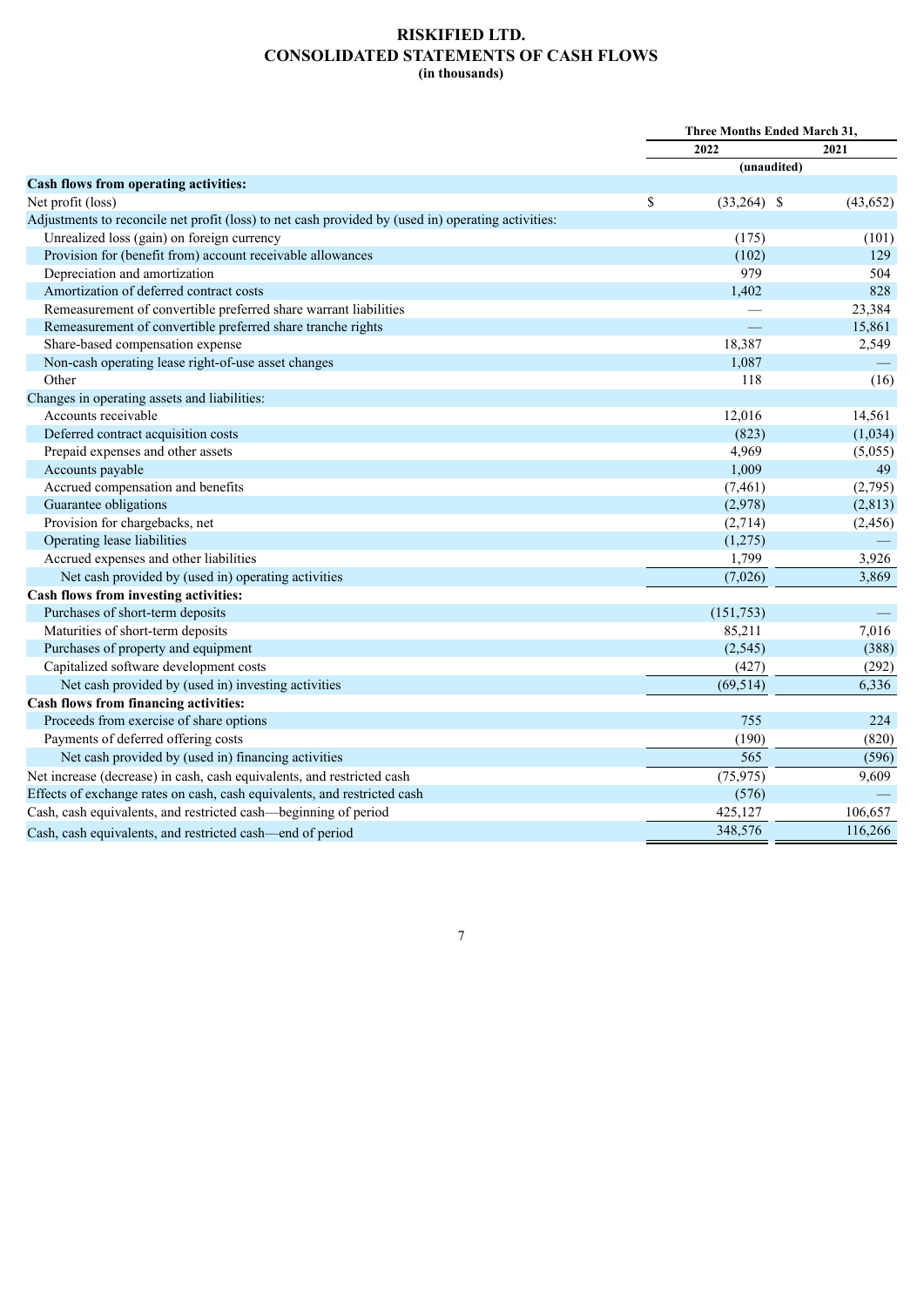## **Reconciliation of GAAP to Non-GAAP Metrics**

The following tables reconcile non-GAAP metrics to the most directly comparable GAAP metric and are presented in thousands except for share and per share amounts.

|                                                         |               | <b>Three Months Ended March 31.</b> |                        |  |
|---------------------------------------------------------|---------------|-------------------------------------|------------------------|--|
|                                                         |               | 2022                                | 2021                   |  |
|                                                         |               | (unaudited)                         |                        |  |
| Net profit (loss)                                       | \$            | $(33,264)$ \$                       | (43, 652)              |  |
| Provision for (benefit from) income taxes               |               | 1,080                               | 615                    |  |
| Interest (income) expense, net                          |               | (674)                               | (34)                   |  |
| Other (income) expense, net                             |               | 32                                  | 39,722                 |  |
| Depreciation and amortization                           |               | 979                                 | 504                    |  |
| Share-based compensation expense                        |               | 18,387                              | 2,549                  |  |
| Payroll taxes related to share-based compensation       |               | 13                                  |                        |  |
| <b>Adjusted EBITDA</b>                                  | \$            | (13, 447)                           | \$<br>(296)            |  |
|                                                         |               | <b>Three Months Ended March 31,</b> |                        |  |
|                                                         |               | 2022                                | 2021                   |  |
|                                                         |               | (unaudited)                         |                        |  |
| GAAP cost of revenue                                    | \$            | 28,477 \$                           | 22,455                 |  |
| Less: depreciation and amortization                     |               | 171                                 | 111                    |  |
| Less: share-based compensation expense                  |               | 148                                 | 26                     |  |
| Non-GAAP cost of revenue                                | \$            | 28,158                              | 22,318<br>$\mathbb{S}$ |  |
|                                                         |               |                                     |                        |  |
| GAAP research and development                           | \$            | 18,113                              | $\mathbb{S}$<br>11,694 |  |
| Less: depreciation and amortization                     |               | 374                                 | 155                    |  |
| Less: share-based compensation expense                  |               | 2,432                               | 825                    |  |
| Non-GAAP research and development                       | \$            | 15,307                              | $\sqrt{3}$<br>10,714   |  |
|                                                         |               |                                     |                        |  |
| GAAP sales and marketing                                | $\mathcal{S}$ | 23,129                              | -S<br>12,672           |  |
| Less: depreciation and amortization                     |               | 248                                 | 148                    |  |
| Less: share-based compensation expense                  |               | 5,323                               | 925                    |  |
| Less: payroll taxes related to share-based compensation |               | 13                                  |                        |  |
| Non-GAAP sales and marketing                            | \$            | 17,545                              | 11,599<br>$\mathbb{S}$ |  |
|                                                         |               |                                     |                        |  |
| GAAP general and administrative                         | \$            | 21,952<br>$\mathbf{\hat{s}}$        | 7,611                  |  |
| Less: depreciation and amortization                     |               | 186                                 | 90                     |  |
| Less: share-based compensation expense                  |               | 10,484                              | 773                    |  |
| Non-GAAP general and administrative                     | \$            | 11,282                              | \$<br>6,748            |  |
|                                                         |               |                                     |                        |  |

|                                                     | Three Months Ended March 31, |       |  |
|-----------------------------------------------------|------------------------------|-------|--|
|                                                     | 2022                         | 2021  |  |
|                                                     | (unaudited)                  |       |  |
| Net cash provided by (used in) operating activities | $(7,026)$ \$                 | 3,869 |  |
| Purchases of property and equipment                 | (2,545)                      | (388) |  |
| Capitalized software development costs              | (427)                        | (292) |  |
| Free Cash Flow                                      | (9.998)                      | 3.189 |  |
|                                                     |                              |       |  |